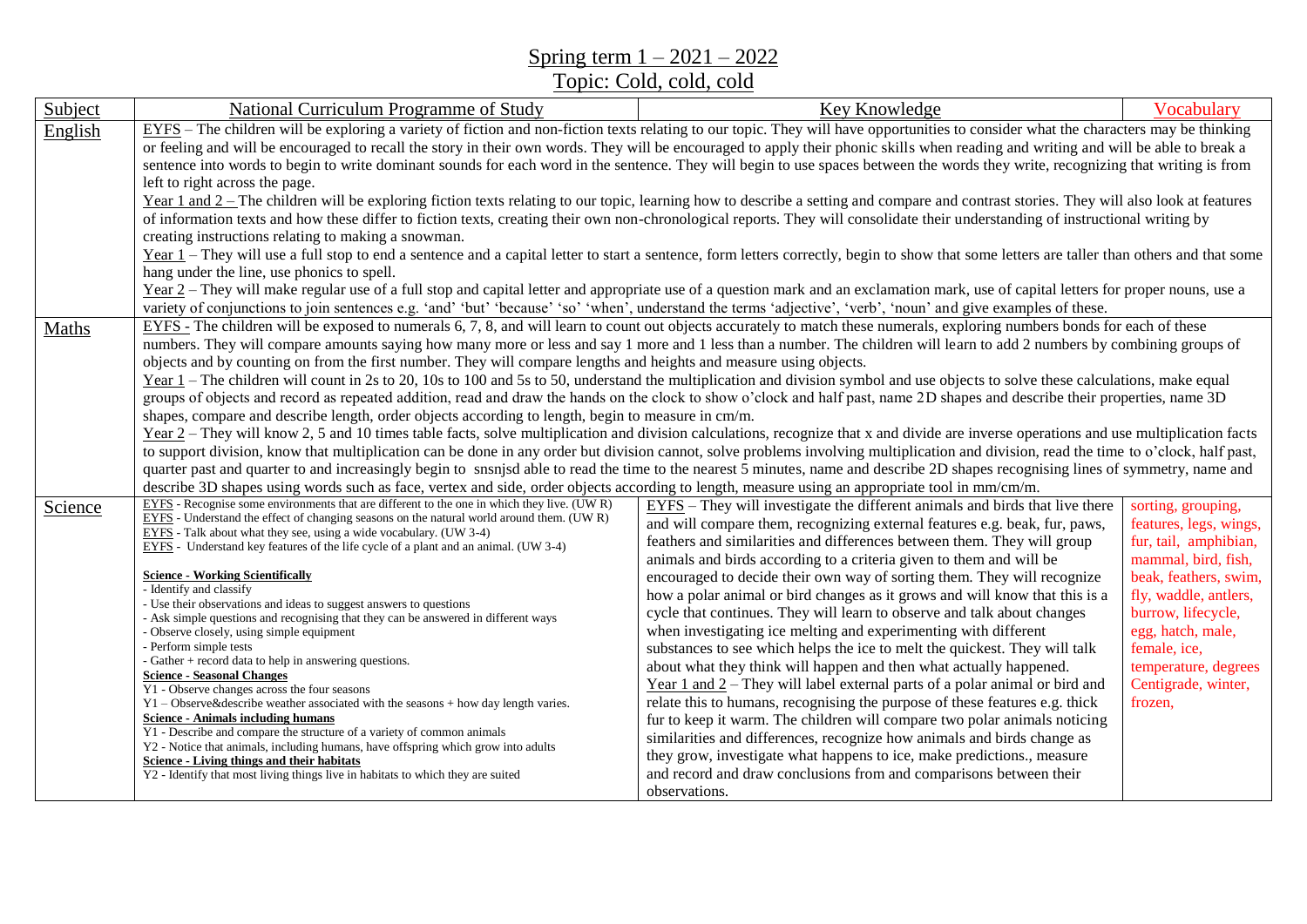| Geography      | EYFS - Know that there are different countries in the world and talk about the differences they have<br>experienced or seen in photos. (UW 3-4)<br>$EYFS$ - Draw information from a simple map. (UWR)<br>EYFS - Recognise some similarities and differences between life in this country+in other countries.<br>(UW:R)<br>EYFS - Recognise some environments that are different to the one in which they live. (UWR)<br>EYFS - Understand the effect of changing seasons on the natural world around them. (UWR)<br><b>Geography - Locational knowledge</b><br>- Name and locate the world's seven continents and five oceans<br>Human and physical geography<br>- Use basic geographical vocabulary to refer to: key physical and human features<br>- Identify seasonal and daily weather patterns in the United Kingdom and the location of hot and cold<br>areas of the world in relation to the Equator and the North and South Poles<br>Geographical skills and fieldwork<br>- Use world maps, atlases and globes to identify the United Kingdom and its countries, as well as the<br>countries, continents and oceans studied at KS stage<br>- Use simple compass directions and location/directional language e.g. near/far; left/right], to describe<br>the location of features<br><b>Geography - Place knowledge</b><br>- Understand geographical similarities and differences through studying the human and physical<br>geography of the U.K.+ of a small area in a contrasting non-European country | EYFS – The children will be learning about the location of the<br>Arctic and Antarctic. They will find out about what it is like to live<br>there and how this compares to where they live, considering what<br>items they would need to pack if they were to visit.<br>Year $1$ and $2$ - The children will be exploring where the polar<br>regions are and will use maps to locate these as well as other<br>countries. They will learn what it is like there, describing features<br>using geographical vocabulary such as ocean, continent, ice, global<br>warming, north, south, equator. They will begin to recognize how<br>the area is changing. They will compare daily life in the Arctic to<br>life in the U.K. | continent, country,<br>land, sea, ocean,<br>Arctic, Antarctica,<br>polar region, Northern<br>hemisphere, Southern<br>hemisphere ,global<br>warming, hunt, Inuit,<br>Inukshuk, north,<br>south, compass, light,<br>dark, equator, husky,<br>kayak, sleigh,<br>narwhal, seal skin, ice<br>fishing, igloo,<br>greenhouse effect |
|----------------|------------------------------------------------------------------------------------------------------------------------------------------------------------------------------------------------------------------------------------------------------------------------------------------------------------------------------------------------------------------------------------------------------------------------------------------------------------------------------------------------------------------------------------------------------------------------------------------------------------------------------------------------------------------------------------------------------------------------------------------------------------------------------------------------------------------------------------------------------------------------------------------------------------------------------------------------------------------------------------------------------------------------------------------------------------------------------------------------------------------------------------------------------------------------------------------------------------------------------------------------------------------------------------------------------------------------------------------------------------------------------------------------------------------------------------------------------------------------------------------------------------------|----------------------------------------------------------------------------------------------------------------------------------------------------------------------------------------------------------------------------------------------------------------------------------------------------------------------------------------------------------------------------------------------------------------------------------------------------------------------------------------------------------------------------------------------------------------------------------------------------------------------------------------------------------------------------------------------------------------------------|------------------------------------------------------------------------------------------------------------------------------------------------------------------------------------------------------------------------------------------------------------------------------------------------------------------------------|
| <b>History</b> | EYFS – Compare and contrast characters from stories, including figures from the past. (UWR)<br>EYFS - Experiment with their own symbols and marks as well as numerals. (M 3-4)<br>EYFS - Solve real world mathematical problems with numbers up to 5. (M 3-4)<br><b>History</b><br>- Events beyond living memory that are significant nationally or globally                                                                                                                                                                                                                                                                                                                                                                                                                                                                                                                                                                                                                                                                                                                                                                                                                                                                                                                                                                                                                                                                                                                                                     | $EYFS$ – The children will also be finding out about Polar explorers<br>who have completed expeditions to the North or South Pole either<br>more recently or long ago.<br>Year $1$ and $2$ - The children will be learning about explorers who<br>have been to the North or South Pole. They will consider when this<br>was using vocabulary relating to dates. They will compare an<br>expedition from long ago with an expedition today recognizing the<br>advances in technology and equipment.                                                                                                                                                                                                                         | Explorer, research<br>station, Robert Peary,<br>Roald Amundsen,<br>Borge Ousland,<br>expedition, year,<br>century, decade, time<br>line, event, past,<br>present                                                                                                                                                             |
| Art            | EYFS - Explore colour and colour-mixing. (EA+D 3-4)<br>$EYFS$ - Explore, use and refine a variety of artistic effects to express their ideas and feelings. (EA+D R)<br>EYFS - Return to and build on their previous learning, refining ideas and developing their ability to<br>represent them. $(EA+D R)$<br>EYFS - Develop their small motor skills so that they can use a range of tools competently, safely and<br>confidently. Suggested tools: pencils for drawing and writing, paintbrushes, scissors, knives, forks and<br>spoons. $(PD R)$<br>$EYFS$ - Join different materials and explore different textures. (EA+D 3-4)<br>Art<br>- Use a range of materials creatively to design and make products<br>- Use drawing, painting and sculpture to develop and share their ideas+ imagination<br>- Develop a range of techniques in using colour, pattern, texture, line shape, form + space<br>- Know about the work of a range of artists, craft makers and designers, describing the<br>differences/similarities between different practices and disciplines, and making links to<br>their own work.                                                                                                                                                                                                                                                                                                                                                                                                 | $EYFS$ – The children will be exploring the idea of camouflage<br>using patterns with paint and will create their own camouflaged<br>polar animal. The children will mix white paint with a colour and<br>observe how different amounts of white create different shades.<br>They will be encouraged to cut paper with greater accuracy and will<br>recognize how textures can be combined.<br>Year $1$ and $2$ - The children will be creating patterns and using<br>these to make a camouflage picture. They will explore printing<br>using sponges. The children will learn to evaluate what they have<br>produced and recognize how it could be improved further.                                                      | camouflage, texture,<br>pattern, shade, mix,<br>contrast, overlap, tear,                                                                                                                                                                                                                                                     |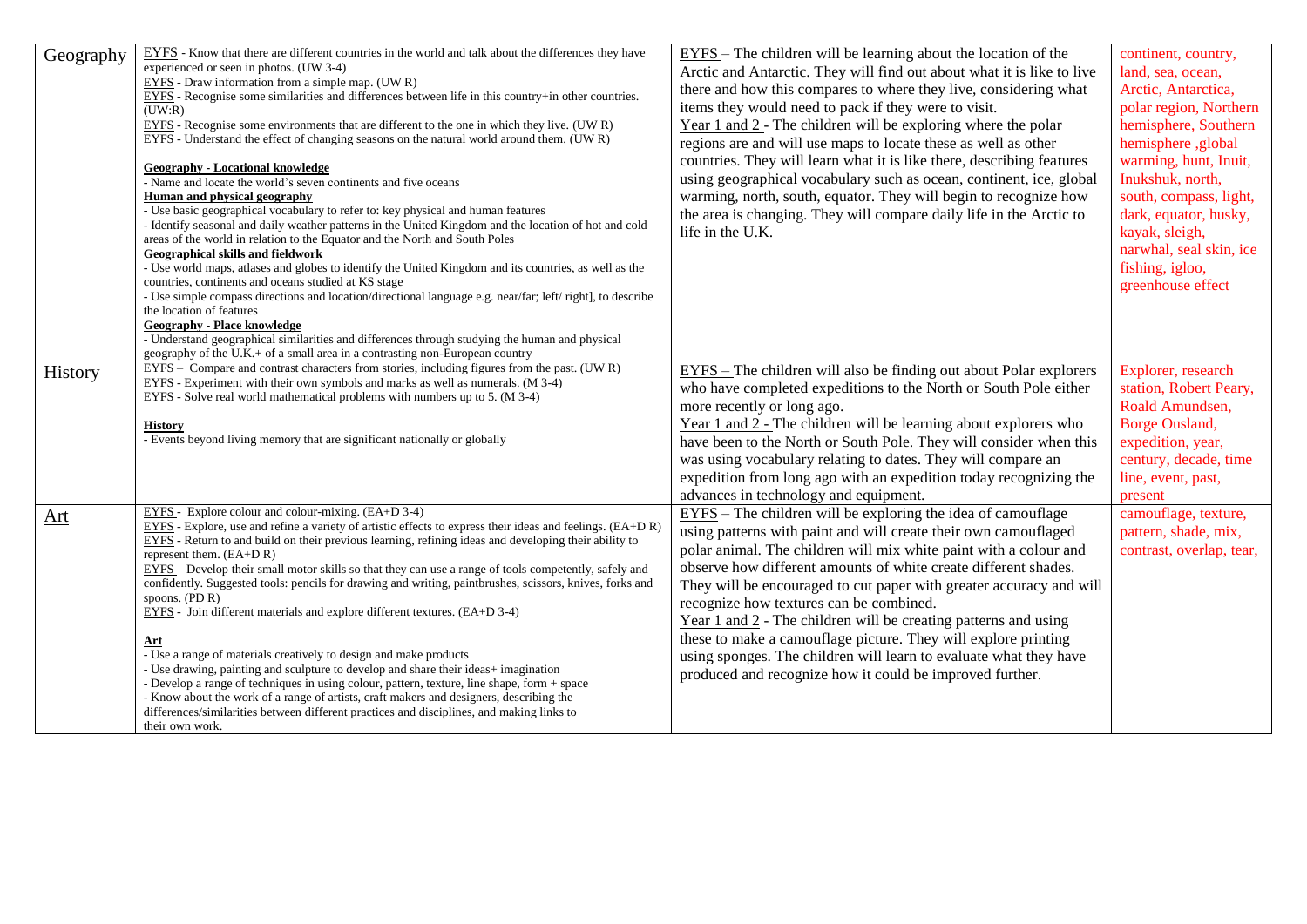| R.E       | EYFS - Continue developing positive attitudes about the differences between people.<br>EYFS - Talk about members of their immediate family and community. (UW:R)                      | EYFS and KS1 - The children will find out about special books for<br>different religions and how these should be treated. They will learn | Jewish, Christian,<br>Muslim, Torah, Bible, |
|-----------|---------------------------------------------------------------------------------------------------------------------------------------------------------------------------------------|-------------------------------------------------------------------------------------------------------------------------------------------|---------------------------------------------|
|           | EYFS - Understand that some places are special to members of their community. (UW:R)                                                                                                  | the story of the lost sheep and consider what it can teach us about                                                                       | Qu'ran, belief,                             |
|           | EYFS - Recognise that people have different beliefs and celebrate special times in different ways.<br>(UW:R)                                                                          | Jesus and good, bad, right and wrong. They will learn a special                                                                           | meaning, moral,                             |
|           | EYFS - Comment on images of familiar situations in the past. (UW:R)                                                                                                                   | story for Muslims and one for Jewish people                                                                                               | sermon, Prophet, holy,                      |
|           | EYFS - Compare and contrast characters from stories, including figures from the past. (UW:R)                                                                                          |                                                                                                                                           | God, forgiveness,                           |
|           |                                                                                                                                                                                       |                                                                                                                                           |                                             |
|           | KS1 - Know that some books are holy and that they should be treated in special ways                                                                                                   |                                                                                                                                           |                                             |
|           | KS1 - Know that there are many versions of the bible published                                                                                                                        |                                                                                                                                           |                                             |
|           | KS1 - Know a story that Jesus told<br>KS1 - Know the meaning behind the parable of the Lost Sheep                                                                                     |                                                                                                                                           |                                             |
|           | KS1 - Know some of the lessons taught by Jesus in the sermon on the mount.                                                                                                            |                                                                                                                                           |                                             |
|           | KS1 - Know ways we can put these lessons into practice today.                                                                                                                         |                                                                                                                                           |                                             |
|           | KS1 - Know that the Torah contains stories and teachings                                                                                                                              |                                                                                                                                           |                                             |
|           | KS1 - Know that there are similarities and differences between the Torah and the Bible.                                                                                               |                                                                                                                                           |                                             |
|           | KS1 - Know how Muslims treat the Qur'an                                                                                                                                               |                                                                                                                                           |                                             |
|           | KS1 - Know a story about the Prophet Muhammad                                                                                                                                         |                                                                                                                                           |                                             |
|           | KS1 - Know meanings behind and Islamic story<br>KS1 - Know the story of Jonah from Jewish and Christian holy texts                                                                    |                                                                                                                                           |                                             |
|           | KS1 - Know meanings behind the story of Jonah and what it teaches about God and forgiveness.                                                                                          |                                                                                                                                           |                                             |
|           | KS1 - Know that the story of Jonah is shared by people of different religions.                                                                                                        |                                                                                                                                           |                                             |
| Music     | EYFS - Remember and sing entire songs. (EA+D:3-4)                                                                                                                                     | EYFS - Through their music work they will be able to copy a                                                                               | Rhythm, pulse, beat,                        |
|           | EYFS - Sing the pitch of a tone sung by another person ('pitch match'). $(EA+D:3-4)$                                                                                                  | simple rhythm and create their own rhythms and patterns using                                                                             | syllable, copy, imitate,                    |
|           | EYFS - Sing the melodic shape (moving melody, such as up and down, down and up) of familiar songs.                                                                                    | their own body parts as well as percussion instruments.                                                                                   | listen, play, conductor,                    |
|           | $(EA+D:3-4)$                                                                                                                                                                          | Year 1 and $2$ – The children will be developing their sense of                                                                           | tambourine, tambour,                        |
|           | EYFS - Create their own songs or improvise a song around one they know. (EA+D:3-4)<br>EYFS - Play instruments with increasing control to express their feelings and ideas. (EA+D:3-4) |                                                                                                                                           |                                             |
|           | EYFS – Listen attentively, move to and talk about music, expressing their feelings and responses.                                                                                     | rhythm, consolidating their understanding of how this compares to                                                                         | triangle, claves, guiro,                    |
|           | $(EA+D:R)$                                                                                                                                                                            | the pulse of music. Musical instruments will be used to accompany                                                                         | tulip block, tuned                          |
|           | EYFS - Sing in a group or on their own, increasingly matching the pitch and following the melody.                                                                                     | songs. They will have opportunities to experience what it is like to                                                                      | percussion, untuned                         |
|           | $(EA+D:R)$                                                                                                                                                                            | conduct a group and will learn to play in time with others.                                                                               | percussion, music,                          |
|           | EYFS - Explore and engage in music making and dance, performing solo or in groups. $(EA+D:R)$                                                                                         |                                                                                                                                           | stave, notes, long,                         |
|           |                                                                                                                                                                                       |                                                                                                                                           | short, high, low                            |
|           | <b>Music</b><br>KS1 - Use their voices expressively and creatively by singing songs and speaking chants and rhymes                                                                    |                                                                                                                                           |                                             |
|           | KS1 - Play tuned and untuned instruments musically                                                                                                                                    |                                                                                                                                           |                                             |
|           | KS1 - Listen with concentration and understanding to a range of high-quality live and recorded music                                                                                  |                                                                                                                                           |                                             |
|           | KS1 - Experiment with, create, select and combine sounds using the inter-related dimensions of music                                                                                  |                                                                                                                                           |                                             |
| Computing | Computing                                                                                                                                                                             | EYFS - The children will be learning how to input information into                                                                        | Pictogram, block                            |
|           | - Use technology purposefully to create, organise, store, manipulate and retrieve digital content                                                                                     | a program to create a pictogram, including using their skills from                                                                        | graph, data, table,                         |
|           |                                                                                                                                                                                       | last term to draw pictures for the pictogram. They will begin to be                                                                       | information, how                            |
|           |                                                                                                                                                                                       | able to understand how the use of the computer program is a more                                                                          | many? Input, axis,                          |
|           |                                                                                                                                                                                       | permanent way of recording information.                                                                                                   | axes, label, title, tally,                  |
|           |                                                                                                                                                                                       | Year $1$ – The children will be gathering information around a topic                                                                      | information, statistics                     |
|           |                                                                                                                                                                                       | and inputting this into graphing software. They will understand                                                                           |                                             |
|           |                                                                                                                                                                                       |                                                                                                                                           |                                             |
|           |                                                                                                                                                                                       | how to create a tally and will draw conclusions from the                                                                                  |                                             |
|           |                                                                                                                                                                                       | information.                                                                                                                              |                                             |
|           |                                                                                                                                                                                       | Year 2 – In addition to Year 1 work, children will create an                                                                              |                                             |
|           |                                                                                                                                                                                       | appropriate title for their graph as well as labelling each axis. They                                                                    |                                             |
|           |                                                                                                                                                                                       | will recognize the benefits of using computers for this purpose.                                                                          |                                             |